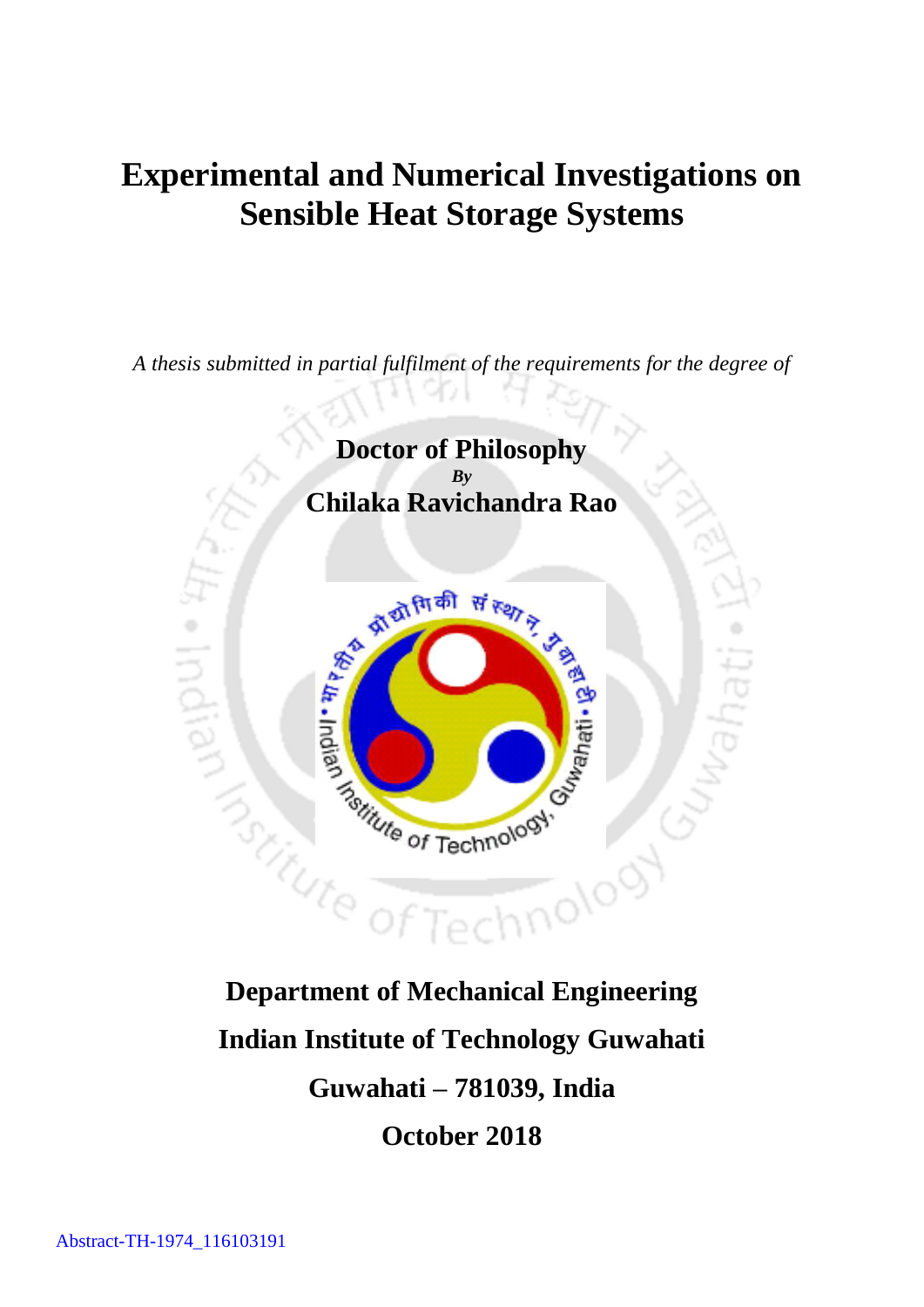## **Abstract**

Energy plays a major role for the existence of mankind. It is necessary to adopt human development and economic growth of any nation with secure, affordable, reliable, clean and sustainable energy supply. Today, the world is facing several challenges such as global warming, depletion of natural resources, population growth, increase in energy demand and price and unequal distribution of energy sources. All these factors contribute to the urgent need to transform the energy sector, which primarily depends on fossil fuels, to the one that uses renewable energies and energy efficient technologies. Renewable energy is one of the key solutions to the current challenges facing by the world. Many countries have already explored various options of generating power from the renewable energy through different approaches.

Concentrated solar power (CSP) is one of the promising large-scale power generation technologies among the renewables, which is being widely commercialized now. The CSP technologies exist in four common forms namely parabolic trough, central tower, and parabolic dish and linear fresnel reflector. The major problem faced by all types of CSP plants is the intermittent solar radiation, which halts the generation of electricity during night and overcast day. This issue can be solved by incorporating a thermal energy storage (TES) system. TES systems are broadly classified into sensible heat storage (SHS), latent heat storage and thermochemical heat storage. TES systems using SHS solid materials are highly attractive due to their high thermal storage capacity, abundant availability, cheap, compatibility with container materials, and chemical stability.

In general, SHS system consists of a regenerator type heat exchanger wherein the heat transfer fluid (HTF) is passed through the storage media for charging and discharging processes. During charging, the high-temperature HTF transfers the heat to the storage medium. The stored energy is released during discharging as the lowtemperature HTF passes through it. Design and optimization of SHS prototypes require extensive analysis on heat transfer characteristics between the SHS medium and HTF. The number of HTF tubes and fins on the HTF tube's outer surface play a major role in transferring the heat between them. Un-optimized prototype with more number of HTF tubes and fins would lead to higher material account. In addition, the overall weight of the system will increase too. Hence, a detailed optimization study is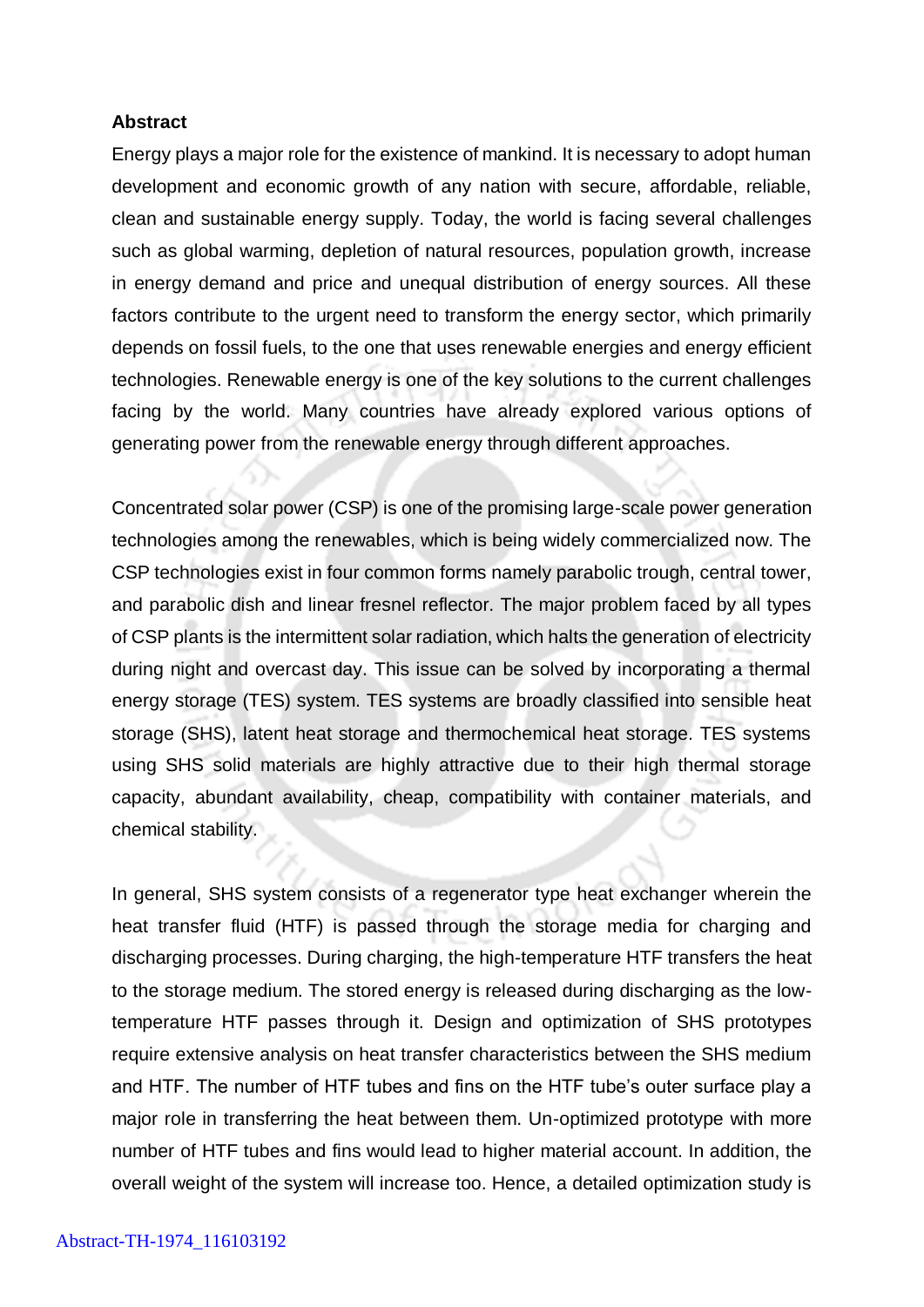needed to have a cost-effective SHS system. In view of the above, the major objectives of the present work are formulated as

(i) To develop a 3D thermal model for predicting the charging and discharging characteristics of the solid SHS prototype with the optimized number of tubes and fins at different operating conditions

(ii) To test the various mix designs of the concrete mix design to fill inside the designed tube matrix of the SHS beds (M2 and M3)

(iii) To measure thermo-physical properties of the selected concrete mixture samples

(iv) To test the thermal storage performances of the solid SHS prototype at various operating conditions.

A numerical study of conjugate heat transfer in a shell-and-tube type prototype of 15 MJ capacity filled with a SHS material is presented. The materials used in the present study are cast steel and concrete (Mix Design M30 grade). Mix design of M30 grade is a mixture of cement, fine aggregate (sand), coarse aggregate (gravel) and Water in the weight proportion of 1:1.52:3.21:0.49. The governing equations involved in the thermal model are1solved using a finite element based software product, COMSOLTM Multiphysics 4.3a.

The thermo-physical properties of the concrete such as volumetric heat capacity and thermal conductivity were measured with the help of a thermal property analyser, Hot Disk TPS 2500 S by using the transient plane source technique. Two concrete specimens of diameter 25 mm and length 20 mm were prepared for testing the thermophysical properties at different temperatures. It is observed from the measurements that the thermal conductivity and diffusivity of concrete decrease and the volumetric heat capacity of concrete increases with temperature. The maximum uncertainty in the estimation of thermal conductivity, volumetric heat capacity and diffusivity were  $\pm 3$  %, ±5% and ±3.5 %, respectively.

Employing optimization configuration of the storage module, three number of lab-scale shell-and-tube based SHS prototypes (i) cast steel prototype (termed as M1), (ii) concrete prototype with copper finned tubes (termed as M2) and (iii) concrete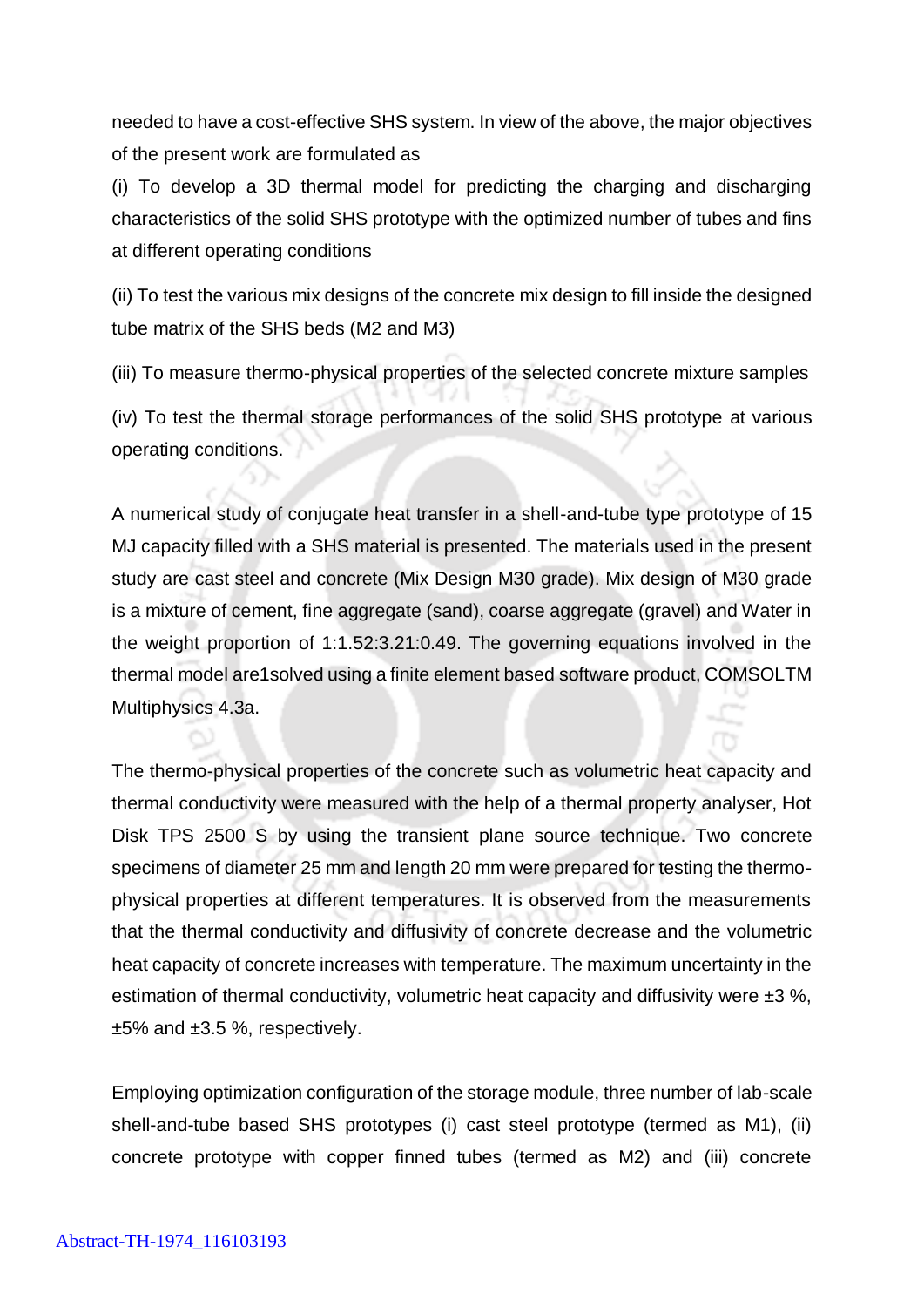prototype with mild steel finned tubes (termed as M3) of 15 MJ capacity each were fabricated. Five different concrete mix designs were studied and the mix design M30 was selected for thermal storage, as they possess high compressive strength-cost ratio. Charging and discharging characteristics were tested at different operating temperature ranges viz. 343 K – 403 K/353 K – 413 K/363 K – 423 K for M1 prototype and 333 K – 413 K/343 K – 423 K/353 K – 433 K for M2/M3 prototypes during charging and discharging. The storage prototypes were also tested at different velocities of the heat transfer fluid ( $v = 0.1$ , 0.25, 0.5 m/s). It is observed that the charging/discharging rate is faster for lower/higher HTF inlet temperature. Similarly, the charging/discharging rate is faster for higher HTF flow velocities. The numerically predicted average bed temperature variation of the storage module is in good agreement with experimental data. It is observed that the charging process is faster than the discharging process due to the domination of preliminary convection heat transfer (during charging) over the preliminary conduction heat transfer (during discharging). For an HTF inlet temperature of 353 / 413 K during charging/discharging and HTF velocity of 0.25 m/s, it took about 1263 / 1803 s, for charging/discharging of the M1 prototype in the experiments. Similarly, it took about 1106 / 1572 s, for charging/discharging in the numerical simulations.

It is observed that partial charging/discharging process is efficient than complete charging/discharging process for the SHS material having less thermal conductivity (concrete ceramic, rock, etc.) They take more time to completely charge/discharge due to lesser heat transfer rate between the SHS materials and the HTF. Hence, partial charging/discharging is better in M2/M3 prototypes and this is addressed using a parameter named, effective charging/discharging time. Effective charging/discharging time is the time taken by the storage prototype's volume average temperature to reach a temperature, which is 5 K lower/higher than the HTF inlet temperature during charging/discharging cycle. Experimentally observed effective charging/discharging time of the M2 and M3 prototypes for the temperature range of 353-433 K are 5210/6297 s and 7160/7780 s and the respective values predicted from the numerical study are 4371/5196 s and 6155/6360 s.

In addition to the major objectives of the thesis, different high temperature lab scale SHS bed configurations are compared numerically. The numerical model used for the